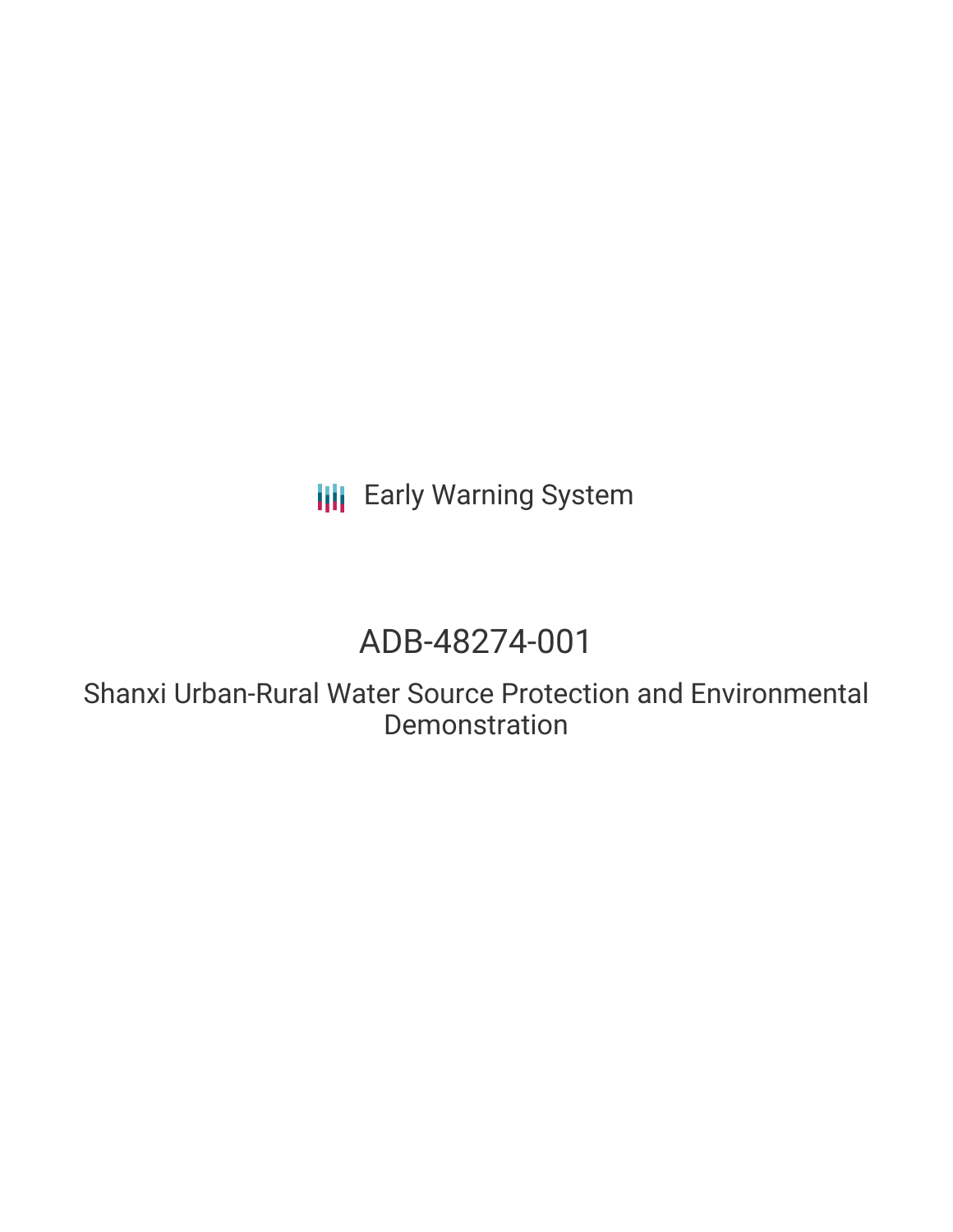

### **Quick Facts**

| <b>Countries</b>               | China                                                               |
|--------------------------------|---------------------------------------------------------------------|
| <b>Specific Location</b>       | Zuguan County                                                       |
| <b>Financial Institutions</b>  | Asian Development Bank (ADB)                                        |
| <b>Status</b>                  | Canceled                                                            |
| <b>Bank Risk Rating</b>        | B                                                                   |
| <b>Voting Date</b>             | 2014-12-19                                                          |
| <b>Borrower</b>                | Government of People's Republic of China, Zuoguan County Government |
| <b>Sectors</b>                 | Agriculture and Forestry                                            |
| <b>Investment Type(s)</b>      | <b>Advisory Services</b>                                            |
| <b>Investment Amount (USD)</b> | $$0.85$ million                                                     |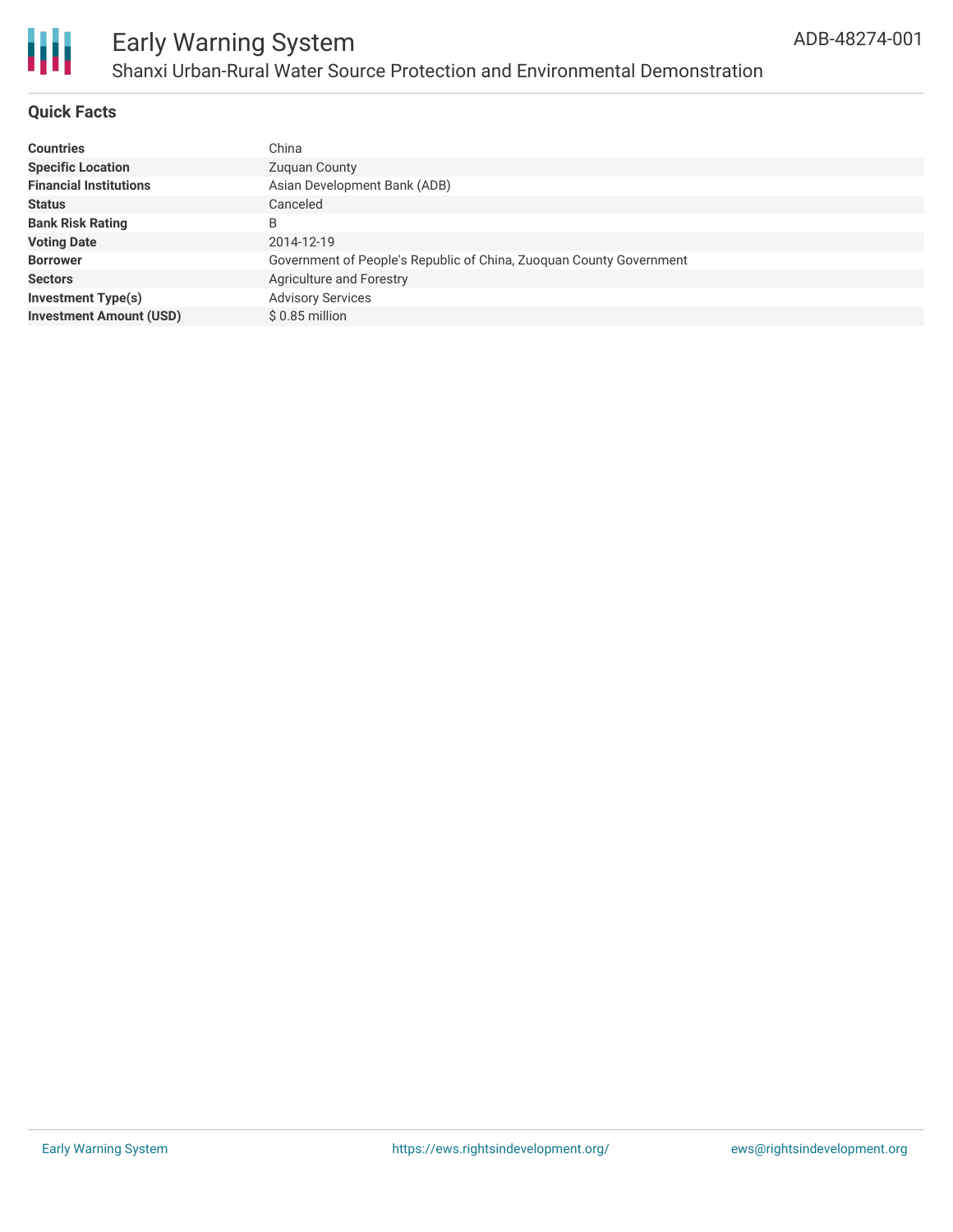

### **Project Description**

According to ADB website, the impact of the project will be an improved quality of life and environmental sustainability in Zuoquan County. The outcome of the project will be improved environmental and ecosystem management in Zuquan County. The project will have four outputs:

- 1. Water source protection of the Qingzhang headwaters.
- 2. Qingzhang River rehabilitation to stabilize river banks and reduce flood risk.
- 3. Inclusive water supply and wastewater collection services.
- 4. Capacity building and improved water resource management.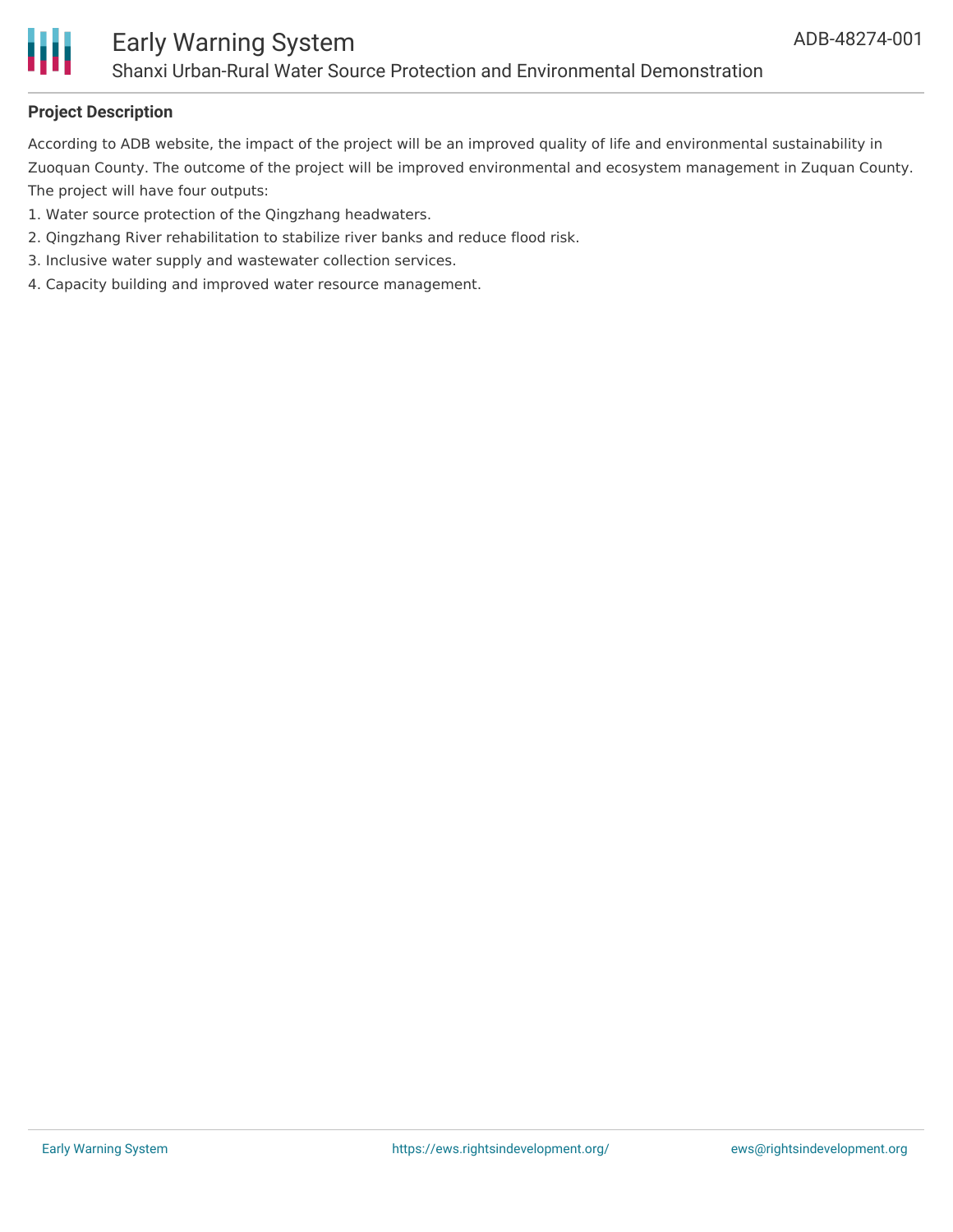

### **Investment Description**

Asian Development Bank (ADB)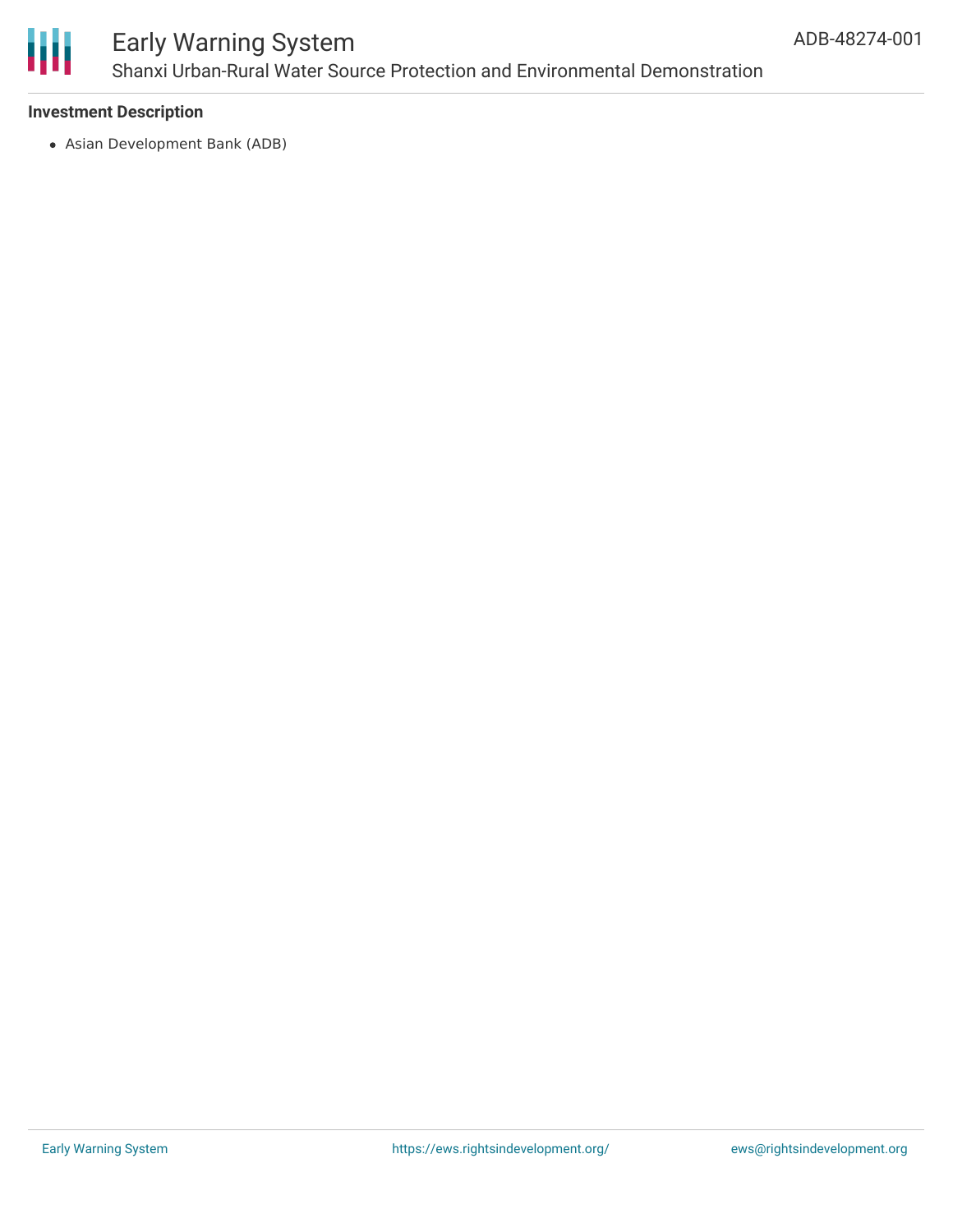

### **Contact Information**

Project Officer: Zhou, Yaozhou East Asia Department No contact information provided at the time of disclosure.

#### ACCOUNTABILITY MECHANISM OF ADB

The Accountability Mechanism is an independent complaint mechanism and fact-finding body for people who believe they are likely to be, or have been, adversely affected by an Asian Development Bank-financed project. If you submit a complaint to the Accountability Mechanism, they may investigate to assess whether the Asian Development Bank is following its own policies and procedures for preventing harm to people or the environment. You can learn more about the Accountability Mechanism and how to file a complaint at: http://www.adb.org/site/accountability-mechanism/main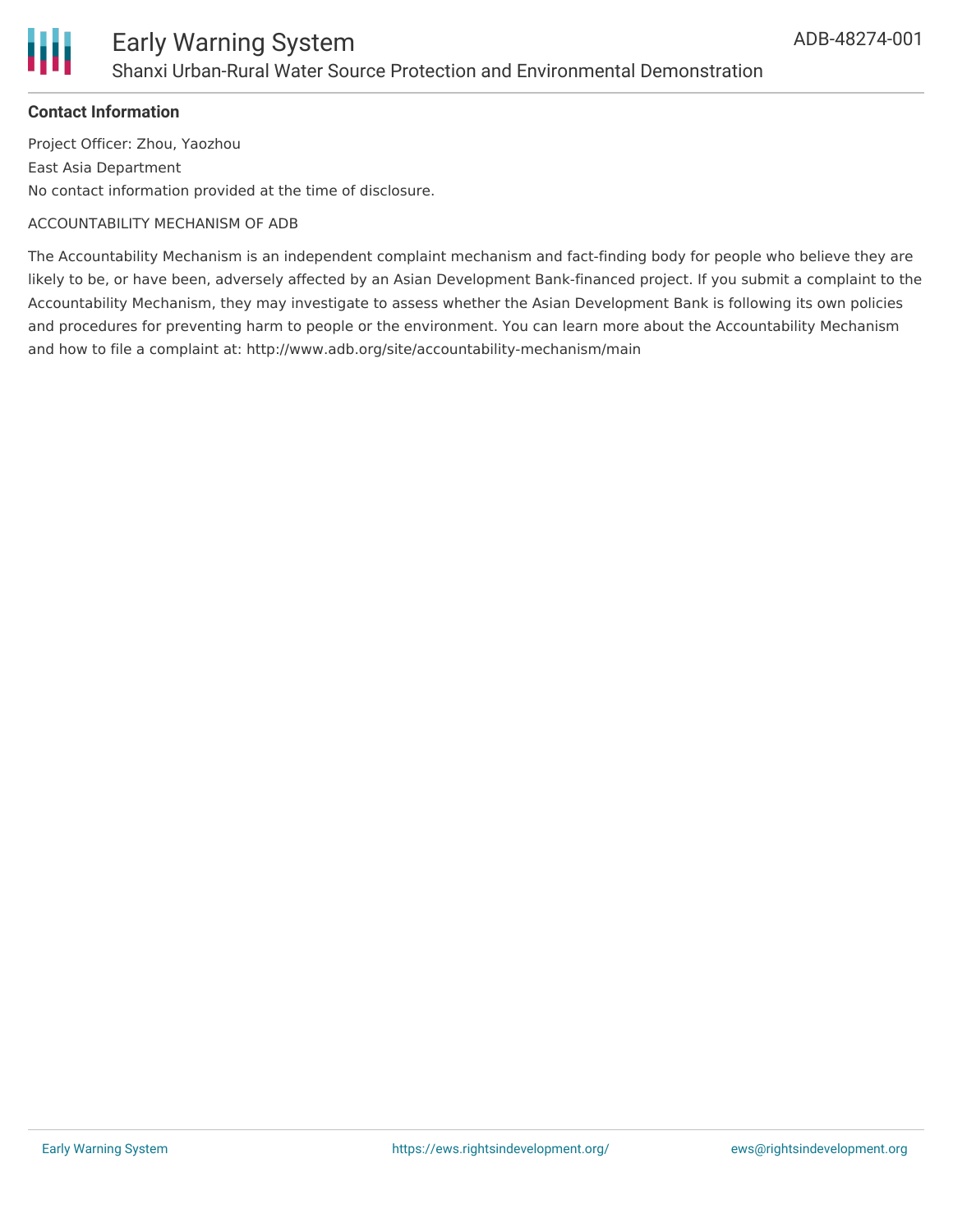

## Early Warning System

Shanxi Urban-Rural Water Source Protection and Environmental Demonstration

#### **Bank Documents**

- Project [Disclosure](https://ewsdata.rightsindevelopment.org/files/documents/01/ADB-48274-001.pdf) PDF [\[Original](https://www.adb.org/printpdf/projects/48274-001/main) Source]
- Shan Xi [Cheng](https://ewsdata.rightsindevelopment.org/files/documents/01/ADB-48274-001_GXQDUFG.pdf) Xiang Shui Yuan Bao Hu He Huan Jing Gai Shan Shi Fan Xiang Mu : Xiang Mu Shu Ju Biao [\[Original](https://www.adb.org/zh/projects/documents/48274-001-project-data-sheet) Source]
- Shanxi Urban-Rural Water Source Protection and Environmental [Demonstration:](https://www.adb.org/projects/documents/prc-shanxi-urban-rural-water-source-protection-and-environmental-demo-nov-2016-iee) Initial Environmental Ex [Original Source]
- Shanxi Urban-Rural Water Source Protection and Environmental [Demonstration:](https://www.adb.org/projects/documents/prc-shanxi-urban-rural-water-source-protection-and-environmental-demonstration-pptar) Project Preparatory Tech [Original Source]
- Shanxi Urban-Rural Water Source Protection and Environmental [Demonstration:](https://ewsdata.rightsindevelopment.org/files/documents/01/ADB-48274-001_VLroeDG.pdf) Resettlement Plan [\[Original](https://www.adb.org/projects/documents/prc-shanxi-urban-rural-water-source-protection-and-environmental-demo-nov-2016-rp) Source]